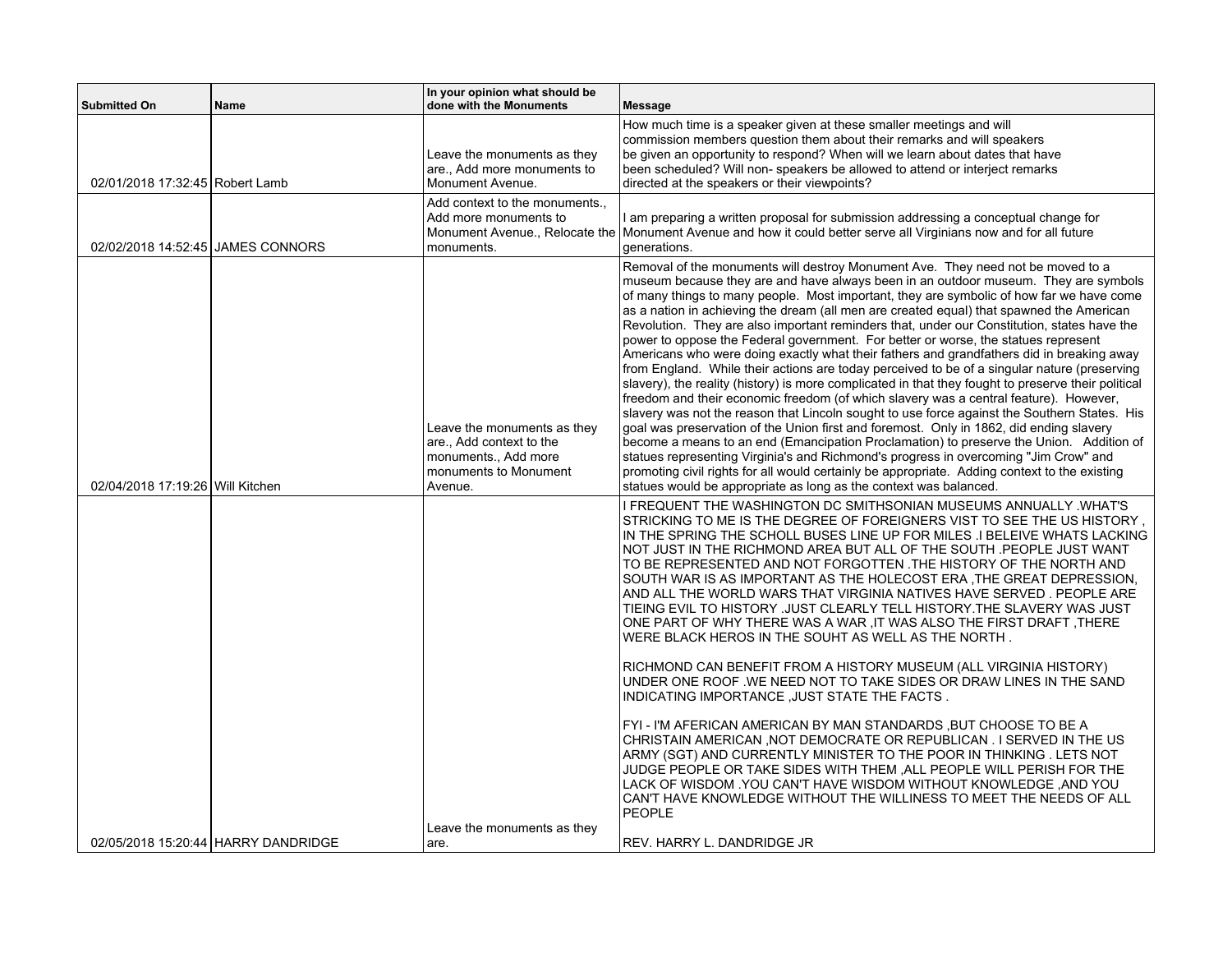| 02/06/2018 14:29:48 Elizabeth Silverstein | Leave the monuments as they<br>are., Add context to the<br>monuments., Add more<br>monuments to Monument<br>Avenue. | It is best to add context to the current Monuments and to add Monuments that are more<br>inclusive to today's society. However, all out removal is a waste of funds.                                                                                                                                                                                                                                                                                                                                                                                                                                                                                                                                                                                                                                                                                                                                                                                                                                                                                                                                                              |
|-------------------------------------------|---------------------------------------------------------------------------------------------------------------------|-----------------------------------------------------------------------------------------------------------------------------------------------------------------------------------------------------------------------------------------------------------------------------------------------------------------------------------------------------------------------------------------------------------------------------------------------------------------------------------------------------------------------------------------------------------------------------------------------------------------------------------------------------------------------------------------------------------------------------------------------------------------------------------------------------------------------------------------------------------------------------------------------------------------------------------------------------------------------------------------------------------------------------------------------------------------------------------------------------------------------------------|
| 02/08/2018 17:04:22 Deborah Smith         | Leave the monuments as they<br>are., Add context to the<br>monuments., Add more<br>monuments to Monument<br>Avenue. | I grew up in the 50s and 60s riding down Monument Avenue several times a week. I enjoyed<br>the monuments for their artistic beauty and as a piece of the history of Richmond. My heart<br>would break today if I drove there and saw no monuments. They are a piece of my childhood<br>too. I understand that times have changed greatly and we all need to move forward, but let's<br>not decimate our past just because it makes us uncomfortable. Let's add some new pieces of<br>history today. There must be some highly successful people from Richmond who deserve a<br>statue.                                                                                                                                                                                                                                                                                                                                                                                                                                                                                                                                           |
|                                           |                                                                                                                     | A NEW LAYER OF MEANING<br>In considering the appearance of Monument Avenue going forward in the 21st century, I<br>propose keeping the Confederate monuments in place but adding components that would<br>lend a new layer of historical meaning.<br>Encircle each monument with natural, rough-hewn granite monoliths, anchored in the ground<br>with little space between them. They would come in approximately three sizes, placed<br>randomly, measuring between 4 to 6 feet tall and 8 to 12 inches diameter. The tops of all<br>would be chipped into varied angles.<br>The monoliths, forming an added conceptual monument, would number 500. Each stone<br>would represent 1000 of the approximately half-million enslaved men, women and children<br>sold from the auction blocks of Richmond between 1790 and 1860. After installation one<br>would not be able to view the monuments without also seeing the encircling stones. Visually,<br>the monoliths would contain and constrain the sculptures, in effect "pinning" them in place.<br>The Confederate figures would no longer exhibit latent energy or agency. |
| 02/10/2018 10:12:39 Elizabeth O'Leary     | Leave the monuments as they<br>are., Add context to the<br>monuments., Add more<br>monuments to Monument<br>Avenue. | The stones would be excavated, shaped, and donated from quarries across the former<br>Confederate states. Because of the plentiful natural resource, extra stones can be acquired<br>and stored for any needed replacements. A layer of on-site and electronic didactics would be<br>developed to interpret the installation.<br>Options:<br>Randomly incise several of the stones with names, e.g. "Priscilla, age 13," "John Walker, age<br>60," "Caesar, age 28." Incise others with traditional African symbols for concepts such as<br>strength, justice, and learning from the past.<br>Install two related ceremonial stone circles, one at Shockoe Bottom and the other at the<br>Richmond Africa Burial Ground. These would have the monoliths spaced apart so visitors<br>could move between them and enter the open interior circle for contemplation.                                                                                                                                                                                                                                                                 |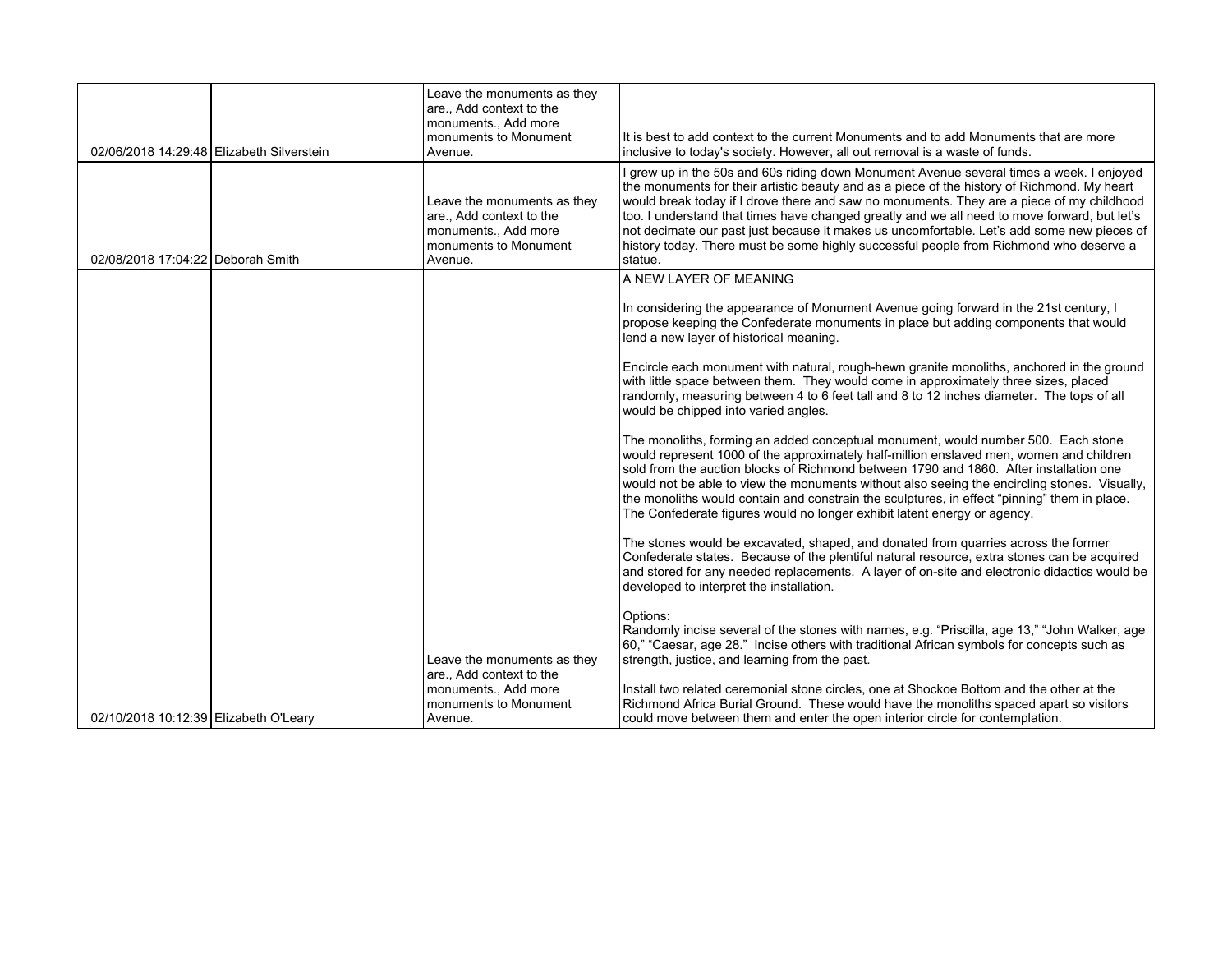|                                    |                                                                                       | Hello,                                                                                                                                                                                                                                                                                                                                                                                                                                                                                                                                                                                                                                                                                                     |
|------------------------------------|---------------------------------------------------------------------------------------|------------------------------------------------------------------------------------------------------------------------------------------------------------------------------------------------------------------------------------------------------------------------------------------------------------------------------------------------------------------------------------------------------------------------------------------------------------------------------------------------------------------------------------------------------------------------------------------------------------------------------------------------------------------------------------------------------------|
|                                    |                                                                                       | My name is Rev. Mark Kleen and i am looking to purchase some monuments, I will like<br>you to quote me 3 pieces of the price on the below.                                                                                                                                                                                                                                                                                                                                                                                                                                                                                                                                                                 |
|                                    |                                                                                       | Upright Monument<br>2'-0" X 0'-6" X 1'-10" TABLET<br>3'-0" X 1'-0" X 0'-6" BASE<br>In Loving Memory                                                                                                                                                                                                                                                                                                                                                                                                                                                                                                                                                                                                        |
|                                    |                                                                                       | Laura T. Edison<br>Sara T.Edison<br>Kelvin T.Edison                                                                                                                                                                                                                                                                                                                                                                                                                                                                                                                                                                                                                                                        |
|                                    |                                                                                       | Sep. 15.1951 - August 30.2017.                                                                                                                                                                                                                                                                                                                                                                                                                                                                                                                                                                                                                                                                             |
|                                    |                                                                                       | A design of a Rose Flower and the color in Black. I need the Pickup Price without installation<br>because the monument will be install out of state.<br>Also let me know the Forms of Payment you Accept, as well as if am making this order<br>with the Manager or Owner.<br>Whats the eta on how long it will take to be ready ones i make payment.<br>I will be awaiting for your response back the soonest.                                                                                                                                                                                                                                                                                            |
|                                    |                                                                                       | Thank You.<br>Rev.Mark Kleen                                                                                                                                                                                                                                                                                                                                                                                                                                                                                                                                                                                                                                                                               |
| 02/15/2018 4:53:59 Rev. Mark Kleen | Relocate the monuments.                                                               | Ph: 662 254 4538                                                                                                                                                                                                                                                                                                                                                                                                                                                                                                                                                                                                                                                                                           |
|                                    | Leave the monuments as they                                                           | On the 2nd of February I mailed a proposal for your consideration concerning the Monument<br>Avenue monuments/statues. Will you kindly confirm that you have received it. I did not<br>provide additional contact information on the cover letter. That information is:                                                                                                                                                                                                                                                                                                                                                                                                                                    |
|                                    | are., Remove the monuments                                                            | Telephone #; 804-878-4970                                                                                                                                                                                                                                                                                                                                                                                                                                                                                                                                                                                                                                                                                  |
|                                    | from Monument Avenue., Add<br>context to the monuments., Add                          | E-Mail Address: Bombguy24@hotmail.com                                                                                                                                                                                                                                                                                                                                                                                                                                                                                                                                                                                                                                                                      |
|                                    | more monuments to Monument<br>Avenue., Relocate the                                   | Thank you for your attention,                                                                                                                                                                                                                                                                                                                                                                                                                                                                                                                                                                                                                                                                              |
| 02/18/2018 16:52:22 James Connors  | monuments.                                                                            | James L. Connors                                                                                                                                                                                                                                                                                                                                                                                                                                                                                                                                                                                                                                                                                           |
| 02/21/2018 10:47:00 Tony Wharton   |                                                                                       | Hi. I live in Richmond but work for the Kettering Foundation in Dayton, OH. The foundation<br>does research into issues facing communities across the country and publishes issue guides<br>which help communities work through deliberative decision-making. The foundation is<br>tentatively looking at the monuments issue nationwide as a possible issue guide. Would it be<br>possible for me to sit in on some of the small meetings you have scheduled, strictly as an<br>observer? This could be valuable research for us. We would observe complete confidentiality<br>for all participants -- in fact, I would not even record their names. You can also reach me at<br>804-337-7158. Thank you! |
|                                    | Remove the monuments from                                                             |                                                                                                                                                                                                                                                                                                                                                                                                                                                                                                                                                                                                                                                                                                            |
|                                    | Monument Avenue., Add context<br>to the monuments., Add more<br>monuments to Monument | I'm in support of moving some of the momuments to a different area (park? museum) and<br>replacing some with a more diverse and modern view of Virginia. The monuments that stay                                                                                                                                                                                                                                                                                                                                                                                                                                                                                                                           |
| 02/21/2018 11:05:01 Athena Huss    | Avenue., Relocate the<br>monuments.                                                   | should have signage talking about the historical context of the individual depicted---as should<br>any new monuments.                                                                                                                                                                                                                                                                                                                                                                                                                                                                                                                                                                                      |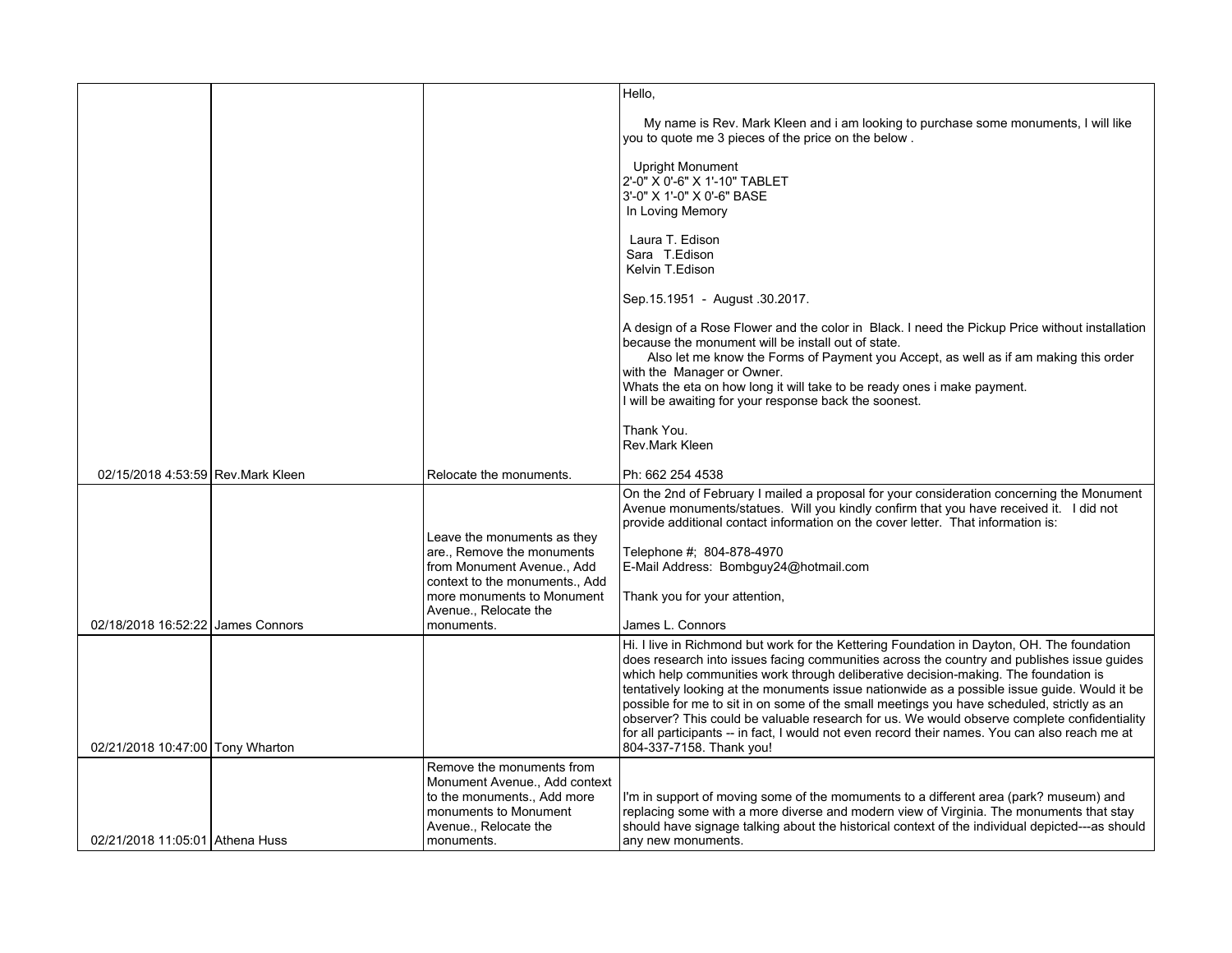| 02/21/2018 11:41:17   Katherine Lynskey | Remove the monuments from<br>Monument Avenue., Add more<br>monuments to Monument<br>Avenue. | I think we need to remove most of the Civil War Monuments since they memorialize a horrible<br>time of suffering in our country. We need to add more Richmondors who have accomplished<br>things not related to the Civil War.                                                                                                                                                                                                                                                                                                                                                                                                                                                                                                                                                                                                                                                                              |
|-----------------------------------------|---------------------------------------------------------------------------------------------|-------------------------------------------------------------------------------------------------------------------------------------------------------------------------------------------------------------------------------------------------------------------------------------------------------------------------------------------------------------------------------------------------------------------------------------------------------------------------------------------------------------------------------------------------------------------------------------------------------------------------------------------------------------------------------------------------------------------------------------------------------------------------------------------------------------------------------------------------------------------------------------------------------------|
| 02/21/2018 19:18:39 john taylor         | Leave the monuments as they<br>are.                                                         | Monuments on historic Monument Ave were funded with private funds and belong to the<br>ages, Maintain them or return them to a public gro                                                                                                                                                                                                                                                                                                                                                                                                                                                                                                                                                                                                                                                                                                                                                                   |
| 02/22/2018 8:54:34 Lois Sisk            | Leave the monuments as they<br>are.                                                         | These monuments are part of history of this state. They are precious works of art and a<br>tourist attraction. Richmond has been known as the "City of Monuments" Don't destroy that.<br>Find other ways to address slavery in the past and the present. There are currently more<br>people enslaved world wide than there has been in the past 400 years of our existence.<br>Perhaps efforts should be directed to end that. When I have out of town quests, one of the<br>first places I take them is for a drive down Monument Avenue to see these amazing statutes.                                                                                                                                                                                                                                                                                                                                    |
| 02/23/2018 12:43:00 Ryan Ahlgrim        |                                                                                             | I would suggest leaving all the monuments as they are except one: re-purpose the Jefferson<br>Davis monument by removing his statue to a museum and replacing it with a Richmond<br>African American who opposed the Confederacy. (Leave the pillars and steps, but replace<br>whatever plaques are there currently.) Making such a change to this one monument would be<br>a huge statement to the community and the country, and it would give the whole avenue the<br>"context" it requires. Whereas one may wish to remember the Confederate military leaders<br>who fought with brilliance, Jefferson Davis symbolizes specifically the determination to create<br>a slave-based nation. He must be removed. Perhaps in another generation we will want to<br>replace the Confederate military leaders, but that time is not yet. This also maintains the<br>aesthetic value of the current monuments. |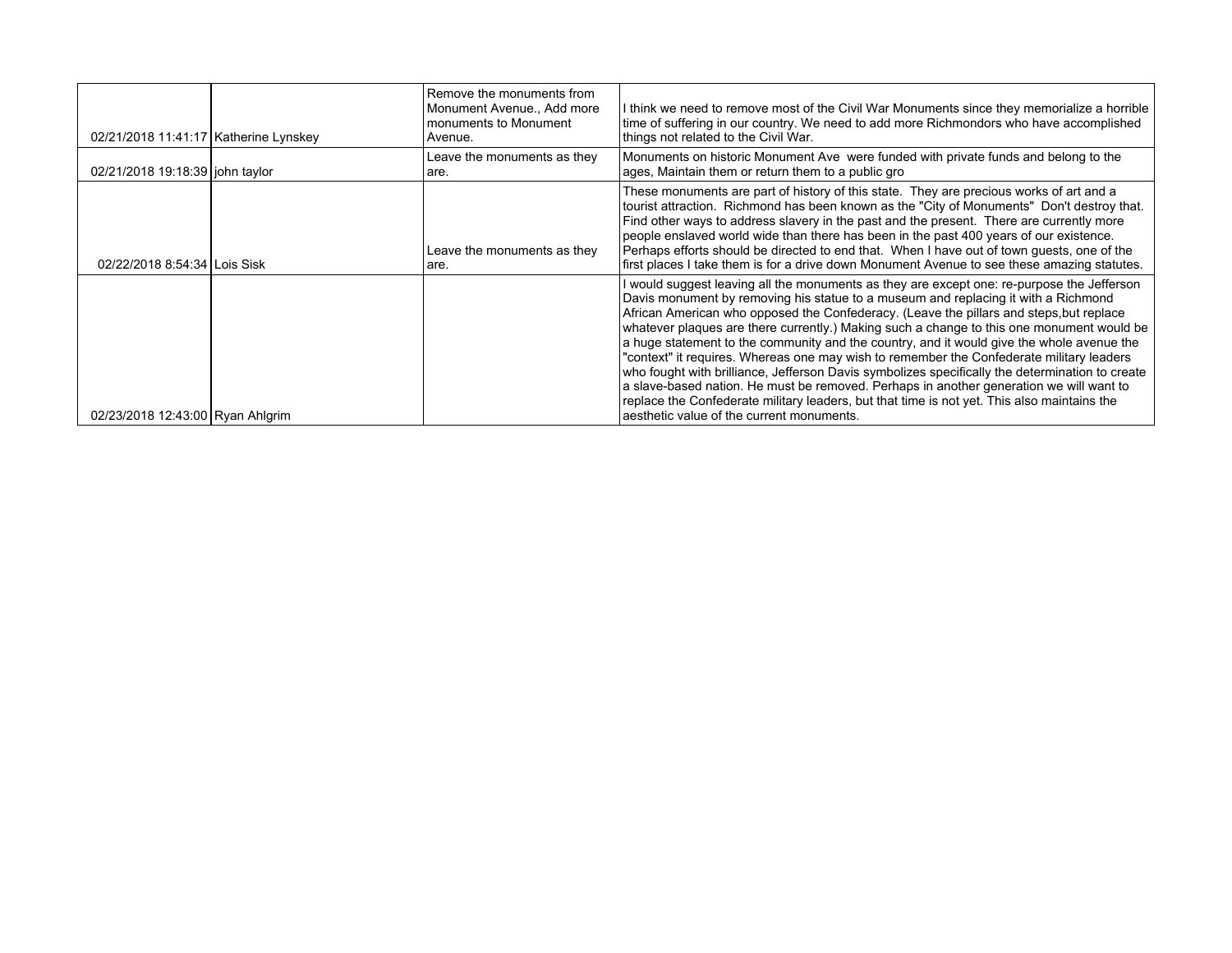| 02/25/2018 16:15:32 Patrick Wood | Remove the monuments from<br>Monument Avenue. | Confederate symbols have always been and always will be symbols of white supremacy.<br>Inseparably bound with the Confederate cause: preserving slavery. A brutally cruel system<br>whose lifeblood is the barbaric and only legal or moral justification was the false notion of<br>white supremacy and black inferiority. Counter-arguments of the Confederate cause fly<br>directly in the face of decades of scholarship and close examination of primary texts like the<br>succession documents. These beliefs are grounded in convoluted logic and are the byproduct<br>of arguably the single most successful revisionist history project in United States history. Neo-<br>Confederates, former soldiers, and the Daughters of the Confederacy produced narratives<br>surrounding the Civil War, which purposefully obscured the brutality of slavery and attempted<br>to breathe some nobility into their cause. Their intellectual labor coupled with the violence<br>waged by former Confederates stewarded in generations of terror that led millions to flee<br>north as refugees from terror. Look to the work of Bryan Stevenson as a guide for what ought<br>to replace these symbols. Ta-Neshi Coates wrote a concise piece in The Atlantic entitled<br>"What this Cruel War Was Over" not too many years ago. While Neo-Confederate myths of a<br>"Great Lost Cause" may be deeply held and locally promoted, the overwhelming modern<br>historical consensus points to slavery as the primary cause for succession and the Civil War.<br>I urge those in the community who are passionate about US History to revisit the secession<br>documents, the available Confederate state's casus belli, or read the work of historians like<br>Doris Kearns Goodwin, Eric Foner, James W. Loewen, Edward H. Sebesta, Edward Ayers,<br>and many others. Their scholarly analysis is not based in wild speculation of what<br>Confederate leaders thought at the time but a much closer analysis of the primary sources<br>and their contradictions with the prevailing consensus in the years after the war. These<br>monuments were erected and preserved by years of domestic terrorism by restful whites<br>against freed slaves and their descendants. Extreme violence that enforced the racial code<br>that after the "Plessy v. Ferguson" decision became codified in a system of legal segregation<br>known as Jim Crow. Those statues were not morally ambiguous to black southerners in the<br>immediate post-reconstruction years. They were signs they lived in a land hostile to their<br>humanity and committed to their perpetual subjugation. The racial demographics of this<br>country are shaped by generations of racist domestic terrorism symbolically guarded by these<br>symbols and a whitewashed convoluted logic that protected them. Taking down statues<br>would only be the first step to a dedicated process of truth and reconciliation that re-centers<br>victims of extreme violence in history. Instead of mourning the fantasies of racist slaveholders<br>we should be honoring those who died in their fight against it. There's no way to "add context"<br>to tools of oppression. For our public squares to be reflective of this city's values all of the<br>statues must go. |
|----------------------------------|-----------------------------------------------|-----------------------------------------------------------------------------------------------------------------------------------------------------------------------------------------------------------------------------------------------------------------------------------------------------------------------------------------------------------------------------------------------------------------------------------------------------------------------------------------------------------------------------------------------------------------------------------------------------------------------------------------------------------------------------------------------------------------------------------------------------------------------------------------------------------------------------------------------------------------------------------------------------------------------------------------------------------------------------------------------------------------------------------------------------------------------------------------------------------------------------------------------------------------------------------------------------------------------------------------------------------------------------------------------------------------------------------------------------------------------------------------------------------------------------------------------------------------------------------------------------------------------------------------------------------------------------------------------------------------------------------------------------------------------------------------------------------------------------------------------------------------------------------------------------------------------------------------------------------------------------------------------------------------------------------------------------------------------------------------------------------------------------------------------------------------------------------------------------------------------------------------------------------------------------------------------------------------------------------------------------------------------------------------------------------------------------------------------------------------------------------------------------------------------------------------------------------------------------------------------------------------------------------------------------------------------------------------------------------------------------------------------------------------------------------------------------------------------------------------------------------------------------------------------------------------------------------------------------------------------------------------------------------------------------------------------------------------------------------------------------------------------------------------------------------------------------------------------------------------------------------------------------------------------------------------------------------------------------------------------------------------------------------------------------------------------------------|
|                                  |                                               | Monuments are added as history necessitates. They form the story of our great city. The                                                                                                                                                                                                                                                                                                                                                                                                                                                                                                                                                                                                                                                                                                                                                                                                                                                                                                                                                                                                                                                                                                                                                                                                                                                                                                                                                                                                                                                                                                                                                                                                                                                                                                                                                                                                                                                                                                                                                                                                                                                                                                                                                                                                                                                                                                                                                                                                                                                                                                                                                                                                                                                                                                                                                                                                                                                                                                                                                                                                                                                                                                                                                                                                                                           |
|                                  | Leave the monuments as they                   | story continues but can never be rewritten. New monuments will be added and they should                                                                                                                                                                                                                                                                                                                                                                                                                                                                                                                                                                                                                                                                                                                                                                                                                                                                                                                                                                                                                                                                                                                                                                                                                                                                                                                                                                                                                                                                                                                                                                                                                                                                                                                                                                                                                                                                                                                                                                                                                                                                                                                                                                                                                                                                                                                                                                                                                                                                                                                                                                                                                                                                                                                                                                                                                                                                                                                                                                                                                                                                                                                                                                                                                                           |
| 02/27/2018 9:21:17 David Adamson |                                               | be protected just like the existing monuments should be protected and left in place.                                                                                                                                                                                                                                                                                                                                                                                                                                                                                                                                                                                                                                                                                                                                                                                                                                                                                                                                                                                                                                                                                                                                                                                                                                                                                                                                                                                                                                                                                                                                                                                                                                                                                                                                                                                                                                                                                                                                                                                                                                                                                                                                                                                                                                                                                                                                                                                                                                                                                                                                                                                                                                                                                                                                                                                                                                                                                                                                                                                                                                                                                                                                                                                                                                              |
|                                  | are.                                          |                                                                                                                                                                                                                                                                                                                                                                                                                                                                                                                                                                                                                                                                                                                                                                                                                                                                                                                                                                                                                                                                                                                                                                                                                                                                                                                                                                                                                                                                                                                                                                                                                                                                                                                                                                                                                                                                                                                                                                                                                                                                                                                                                                                                                                                                                                                                                                                                                                                                                                                                                                                                                                                                                                                                                                                                                                                                                                                                                                                                                                                                                                                                                                                                                                                                                                                                   |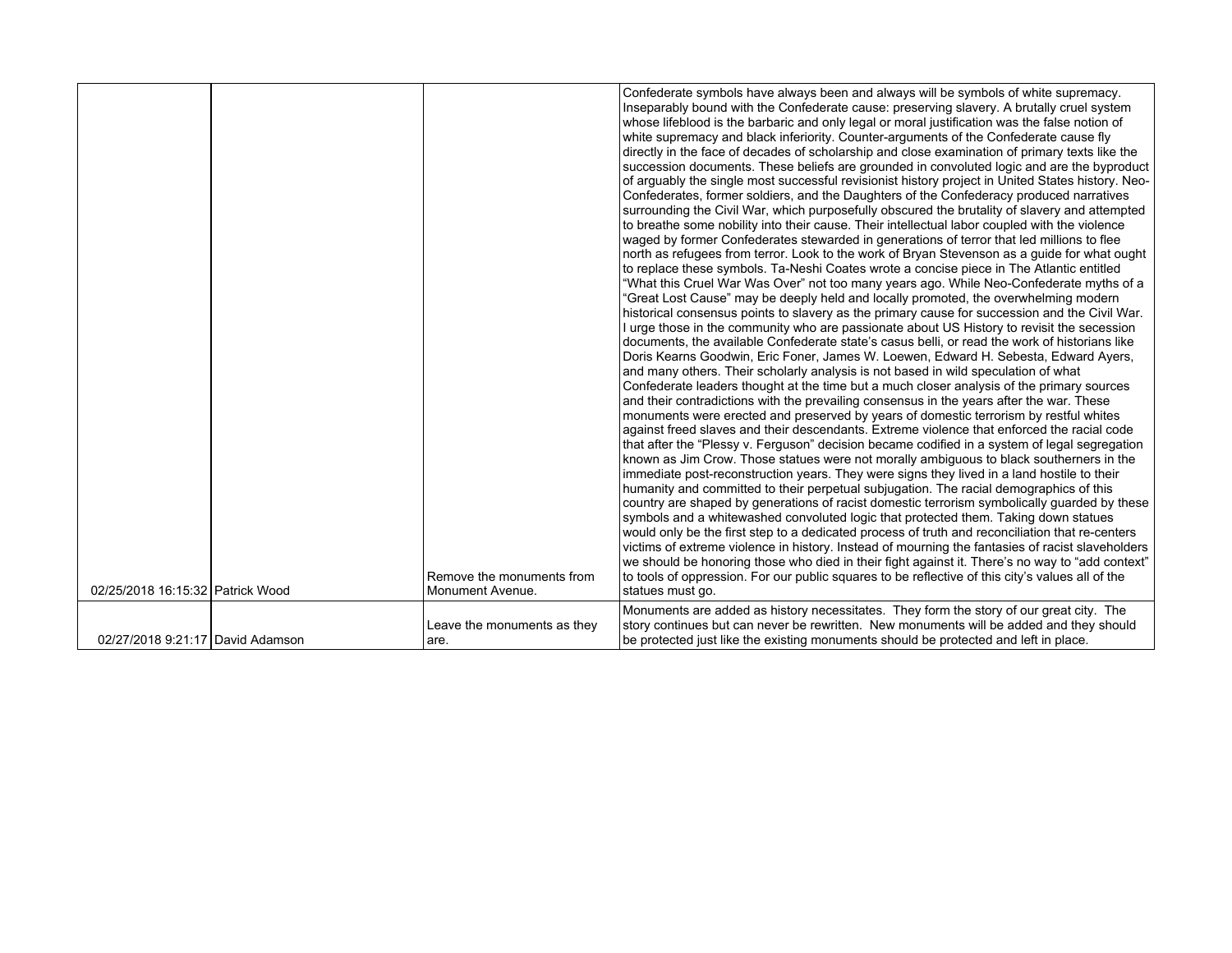|                                    | To whom it may concern,                                                                                                                                                                                                                                                                                                                                                                                                                                                                                                                                                                                                                                                                                                                                                                                                                                                                                                                                                                       |
|------------------------------------|-----------------------------------------------------------------------------------------------------------------------------------------------------------------------------------------------------------------------------------------------------------------------------------------------------------------------------------------------------------------------------------------------------------------------------------------------------------------------------------------------------------------------------------------------------------------------------------------------------------------------------------------------------------------------------------------------------------------------------------------------------------------------------------------------------------------------------------------------------------------------------------------------------------------------------------------------------------------------------------------------|
|                                    | My name is Rachel Kidwell, and I'm a senior student journalist for the Robertson School of<br>Media and Culture at VCU. I'm writing a piece aimed at publication concerning Richmond's<br>Monument Ave. and the Confederate monuments all around Virginia in general, and I would<br>love to talk to someone on the Monument Avenue Commission to get some input on what's<br>going on with the city's monuments. If there's any possibility I could interview someone on this<br>commission just about how the commission works, the purpose of it, and other general<br>Monument Ave. knowledge, please let me know! The interview would not take longer than 45<br>minutes to an hour, and I am available to meet at anyone's convenience, at any location. If<br>not in person, I am available for phone interviews as well, my number is: (540) 422-1799.<br>Please feel free to contact me by phone or by this email (kidwellre@ycu.edu), I look forward<br>l to further communicating. |
| 02/27/2018 15:27:30 Rachel Kidwell | Thanks.<br>Rachel Kidwell                                                                                                                                                                                                                                                                                                                                                                                                                                                                                                                                                                                                                                                                                                                                                                                                                                                                                                                                                                     |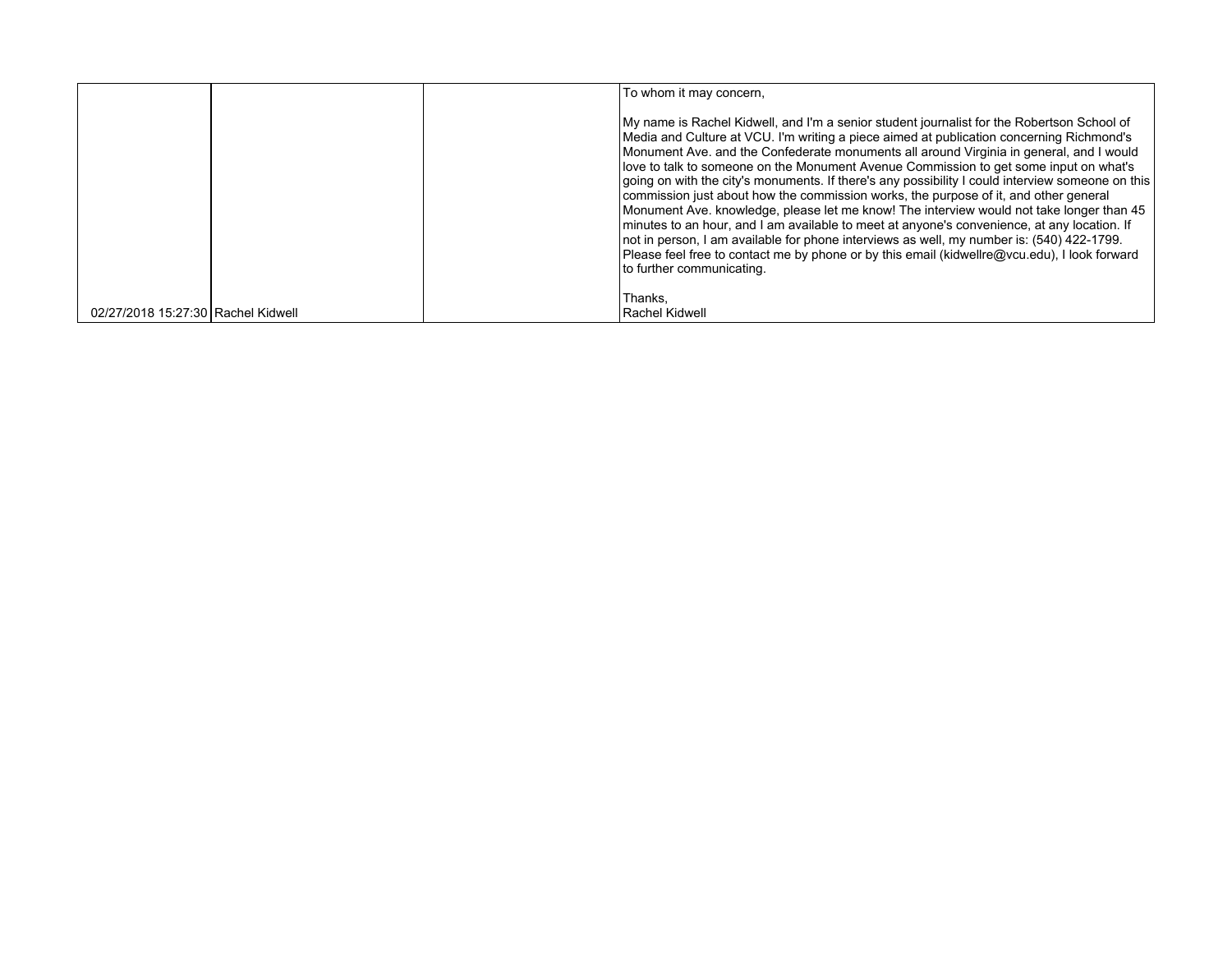|  | Bringing Context to Richmond's Monument Avenue                                                                                                                                                                                                                                                                                                                                                                                                               |
|--|--------------------------------------------------------------------------------------------------------------------------------------------------------------------------------------------------------------------------------------------------------------------------------------------------------------------------------------------------------------------------------------------------------------------------------------------------------------|
|  | To Members of the Monument Ave. Commission:                                                                                                                                                                                                                                                                                                                                                                                                                  |
|  | I am very passionate about the current discussion regarding the monuments on Monument<br>Ave. and I wish to share my thoughts on the matter. I hope to see my concept discussed at<br>one of your meetings or at least to get feedback from the Commission.                                                                                                                                                                                                  |
|  | Having grown up in Richmond and lived here for over 60 years, I've always wondered why<br>there were only 5 monuments (until Arthur Ashe appeared in the 1990's) on Monument<br>Avenue, when someone had obviously designed an impressive 4 lane Avenue with tree lined<br>medians, stretching 5 miles, from the city into the county. I remember asking my parents<br>"Why they didn't finish it?"                                                          |
|  | Today I ask, what was the original vision and has there ever been a plan to continue what we<br>have?                                                                                                                                                                                                                                                                                                                                                        |
|  | So, here we are, trying to figure out how to better inform the existing monuments by adding<br>"context".                                                                                                                                                                                                                                                                                                                                                    |
|  | Context, as described in Merriam-Webster's online dictionary, best describes my vision:                                                                                                                                                                                                                                                                                                                                                                      |
|  | "the interrelated conditions in which something exists or occurs: ENVIRONMENT, SETTING"                                                                                                                                                                                                                                                                                                                                                                      |
|  | Signage alone will not resolve the larger picture of the Civil War and its effect on the city of<br>Richmond. The Civil War is only a portion of our history. It needs to be included in a larger<br>context illustrating other events and people who helped shape the story of our city, thus<br>lessening the impact of the statues that speak to some of a bad time in history and yet will<br>always remind us of a period none of us want to return to. |
|  | Monument Avenue is the perfect venue to illustrate the Story of Richmond and bring all of us<br>together to acknowledge where our society has been, what brought us to where we are today<br>and, where we may go in the future.                                                                                                                                                                                                                             |
|  | Having worked at Virginia Commonwealth University for almost 11 years, Dr. Rao's message<br>of inclusiveness is strong, and with the school's extraordinarily diverse population and<br>commitment to equality, this mindset has become a sense of culture for all of us who work<br>and attend school here. I'd like to see this mindset spread throughout our city.                                                                                        |
|  | With all of this in mind, I recommend that the city continue the intent of our Grand Avenue by<br>adding monuments dedicated to others and to events, which have been instrumental in the<br>development of our city and our culture, and will help illustrate our story, such as:                                                                                                                                                                           |
|  | Development of the First Streetcar                                                                                                                                                                                                                                                                                                                                                                                                                           |
|  | William Byrd I and II, who determined the location of the city and provided original planning                                                                                                                                                                                                                                                                                                                                                                |
|  | Maggie Walker                                                                                                                                                                                                                                                                                                                                                                                                                                                |
|  | Pocahontas                                                                                                                                                                                                                                                                                                                                                                                                                                                   |
|  | Lewis Ginter                                                                                                                                                                                                                                                                                                                                                                                                                                                 |
|  | Grace Harris                                                                                                                                                                                                                                                                                                                                                                                                                                                 |
|  | Wilfred Cutshaw, City Engineer in 1873, responsible for many of the older parks and green<br>spaces within our city                                                                                                                                                                                                                                                                                                                                          |
|  | Oliver Hill                                                                                                                                                                                                                                                                                                                                                                                                                                                  |